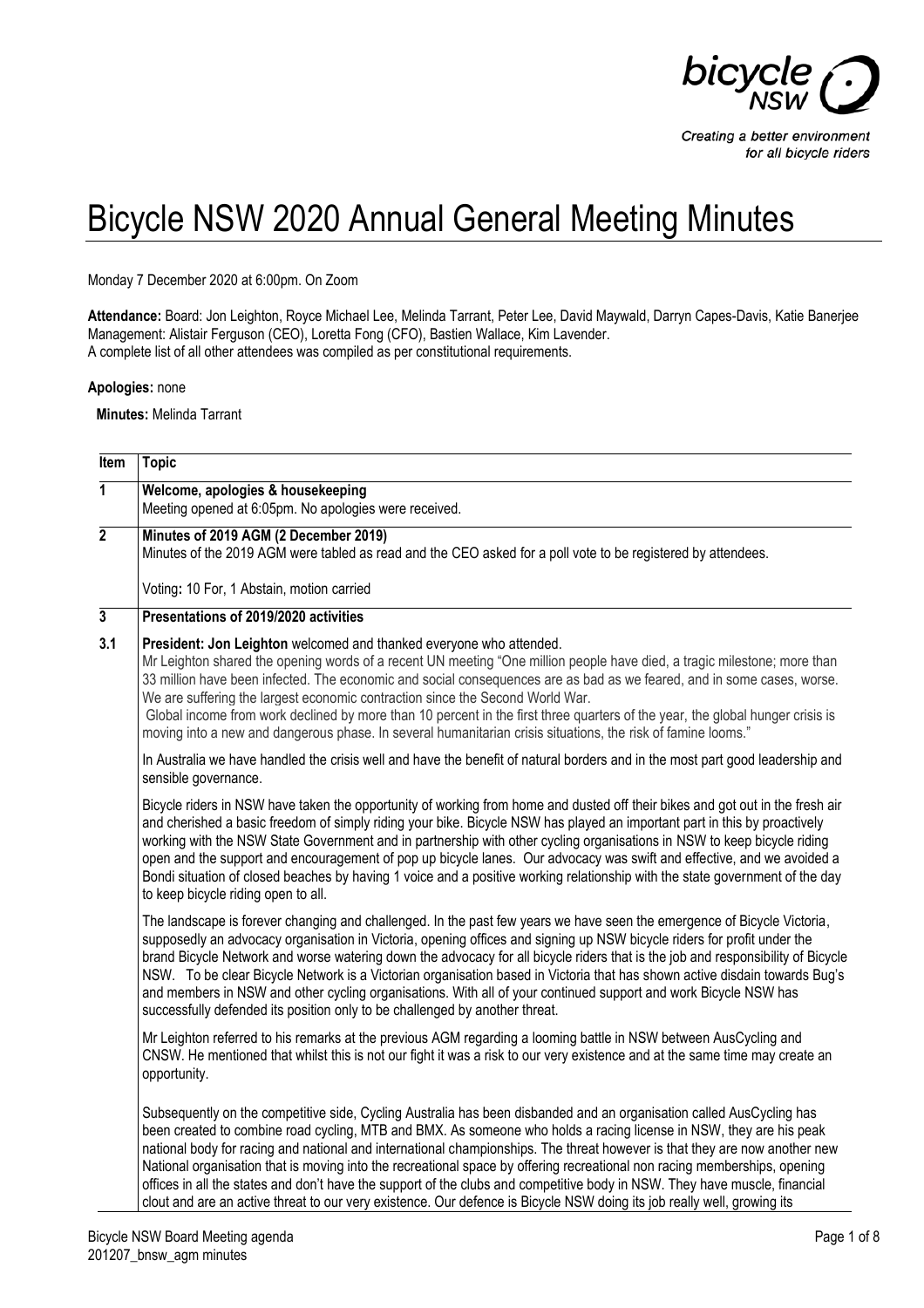

| Item | <b>Topic</b>                                                               |                                                                                                                                                                                                                                                                                                                                                                                                                                                                                                                                                                                                                                                                                                                                                                                                                                                                   |
|------|----------------------------------------------------------------------------|-------------------------------------------------------------------------------------------------------------------------------------------------------------------------------------------------------------------------------------------------------------------------------------------------------------------------------------------------------------------------------------------------------------------------------------------------------------------------------------------------------------------------------------------------------------------------------------------------------------------------------------------------------------------------------------------------------------------------------------------------------------------------------------------------------------------------------------------------------------------|
|      | bodies in NSW.                                                             | membership and Bugs, sticking together, having a good dialogue with this body and partnerships with the other cycling                                                                                                                                                                                                                                                                                                                                                                                                                                                                                                                                                                                                                                                                                                                                             |
|      | trails. He asked "What if we could achieve this NSW?"                      | Mr Leighton also noted that he raised at the AGM last year that he took a week of personal time to go to Western Australia to<br>study West Cycle. He met with the current EO as well as the initial President, the Office of Sport and Rec who set this up as<br>well as the minister responsible for the current funding. It is an almost perfect model that has resulted in a fantastic<br>environment not only in Perth with bike paths almost everywhere but in regional parts with amazing mountain bike and rail                                                                                                                                                                                                                                                                                                                                           |
|      |                                                                            | He advised that the Bicycle NSW Board have addressed the threat whilst looking to the future by supporting the initiative of<br>NSW Bicycle Riders which the 3 bodies in NSW have affiliated with. Bicycle NSW, Cycling NSW and Triathlon NSW believe<br>that the most relevant and effective place for a peak body is at the state level. It aligns us with Government (roads, transport,<br>infrastructure, health, planning -- all at the state level), but also the State Government Office of Sport, Health and gives us<br>scale and reach via our BUGs and clubs. It is at the state level we need to play but the government needs help -- they need a<br>unified voice that represents the cycling community as a whole, and if we can play a part in providing that, then we can<br>ensure we can get the most attention and action possible from them. |
|      | 6 new initiatives to the Government.                                       | This protects Bicycle NSW. The state government supports this concept and the position of Bicycle NSW and we have taken                                                                                                                                                                                                                                                                                                                                                                                                                                                                                                                                                                                                                                                                                                                                           |
|      | Initiative #1: Running Bike Week for Transport for NSW                     |                                                                                                                                                                                                                                                                                                                                                                                                                                                                                                                                                                                                                                                                                                                                                                                                                                                                   |
|      |                                                                            | Initiative #2: Behaviour change campaign with Centre for Road Safety                                                                                                                                                                                                                                                                                                                                                                                                                                                                                                                                                                                                                                                                                                                                                                                              |
|      | Initiative #3: Ride to school program                                      |                                                                                                                                                                                                                                                                                                                                                                                                                                                                                                                                                                                                                                                                                                                                                                                                                                                                   |
|      | Initiative #4: Support more regional rail trails                           |                                                                                                                                                                                                                                                                                                                                                                                                                                                                                                                                                                                                                                                                                                                                                                                                                                                                   |
|      |                                                                            | Initiative #5: Provide better data for more informed transport decisions                                                                                                                                                                                                                                                                                                                                                                                                                                                                                                                                                                                                                                                                                                                                                                                          |
|      |                                                                            | Initiative #6: 2022 World Championship Wollongong NSW legacy representative                                                                                                                                                                                                                                                                                                                                                                                                                                                                                                                                                                                                                                                                                                                                                                                       |
|      | Initiative #1: Running Bike<br>Week for Transport for NSW                  | We need to encourage and support bike promotion events, such as the<br>annual bike week festival, bike to work breakfasts, car free days, bike path<br>and trail openings, ride to school programs and participation events.<br>NSWBR could manage the ins and outs of Bike Week on behalf of TNSW<br>by collating submissions, liaising directly with councils on events and<br>sending out funding guidelines.                                                                                                                                                                                                                                                                                                                                                                                                                                                  |
|      | Initiative #2: Behaviour<br>change campaign with<br>Centre for Road Safety | We can help introduce rider awareness and cycling specific components<br>to NSW drivers' licence handbooks, practical and theoretical tests.<br>Introduce road and cycle safety awareness campaigns that improve the<br>physical safety of cyclists and those around them.                                                                                                                                                                                                                                                                                                                                                                                                                                                                                                                                                                                        |
|      | Initiative #3: Ride to school<br>program                                   | Where NSWBR goes into schools to teach students how to ride bikes<br>safely and encourage them to ride to/from school.<br>Graham Seers created and implemented such a program in Malaysia and<br>has the blueprint to do it here.<br>Benefits: road user education; safer driving and riding now and in future;<br>reduce congestion at school peak hour; health benefits.<br>Requires NSW Government to invite us into public schools and subsidise<br>cost of the program and/or have Government backing to secure corporate<br>sponsorship.                                                                                                                                                                                                                                                                                                                    |
|      | Initiative #4: Support more                                                | We support building bike infrastructure that encourages physical activity<br>and creates business opportunities like the Goulburn to Crookwell, the                                                                                                                                                                                                                                                                                                                                                                                                                                                                                                                                                                                                                                                                                                               |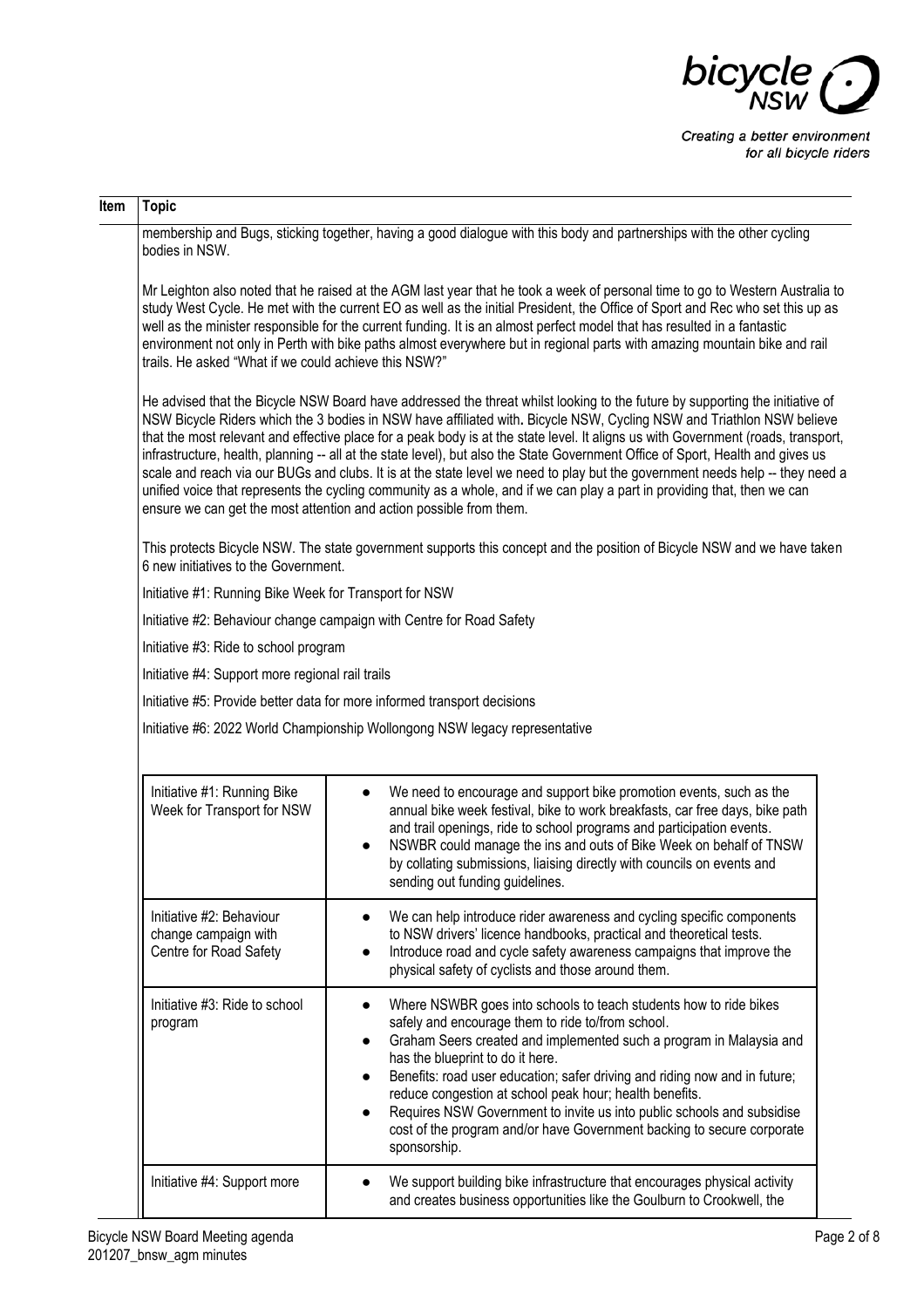

| <b>Topic</b>                                                                   |                                                                                                                                                                                                                                                                                                                                                                                                                                                                                                                                                                                                        |
|--------------------------------------------------------------------------------|--------------------------------------------------------------------------------------------------------------------------------------------------------------------------------------------------------------------------------------------------------------------------------------------------------------------------------------------------------------------------------------------------------------------------------------------------------------------------------------------------------------------------------------------------------------------------------------------------------|
| regional rail trails                                                           | Northern Rivers Rail Trail, Mountain Bike facilities in Orange and<br>throughout the state. Building this infrastructure has been shown to<br>encourage environmentally friendly tourism, physical activity, to create<br>jobs and provide a strong return on investment.<br>E.g. Goulburn to Crookwell, other examples include Coffs Harbour, Port<br>Macquarie, Richmond Vale rail trails and Charlestown to Coast shared<br>path in Newcastle                                                                                                                                                       |
| Initiative #5: Provide better<br>data for more informed<br>transport decisions | Buncheur will allow us to collect better cycling data so that we can obtain<br>a better understanding of how often people are cycling and for what<br>purpose.<br>Get Riding Bike Path Program                                                                                                                                                                                                                                                                                                                                                                                                         |
| Initiative #6: 2022 World<br>Championship Wollongong                           | The UCI Road World Championships is the biggest annual road cycling<br>Championships conducted by the UCI. The 2022 Championships will be<br>conducted over 8 days and include road races, time trials, team time<br>trials, cultural events, participation events and other exciting ways to be<br>involved.<br>As part of the legacy NSWBR would like to be involved to support<br>initiatives that increase opportunities for people to ride a bike (for active<br>transport) in NSW                                                                                                                |
| Ask for NSW government<br>support                                              | Take the lead role in coordinating the activation of the above initiatives.<br>$\bullet$<br>This means NSWBR will:<br>Enlist government, industry and community support our initiatives.<br>Lead a collaborative approach across the entire cycling community,<br>industry and government to deliver on the initiatives.<br>Work with stakeholders to determine priorities and develop an<br>implementation plan to accompany the initiatives.<br>Through renewed focus and energy, and a more cooperative approach<br>across the entire industry, we can get the whole of New South Wales<br>cycling. |

The BNSW board and CEO recently spent a day re-examining our Strategy. There is more work to do on this with the new board but, in summary, our complete focus is the advocacy for a better environment for all bicycle riders in NSW and to create a bicycle friendly NSW. Mr Leighton gave thanked former board member, head of audit and risk and BNSW life member John Cooper for skilfully facilitating, encouraging open and frank debate and bringing us together. The working relationships between the hardworking executive and hardworking volunteer board has never been stronger or more effective. We have one team, one voice and one challenge to continue to improve and create a better environment for all bicycle riders in NSW.

Our strategy from 24 months ago also remains:

Creating a better environment for all bicycle riders. Our campaigns and advocacy draw back to our Policy Pillars, which are:

- *Build it for everyone*
- *Safe Home*
- *Invest now for health*

The CEO and President remain resolute on bringing more talent into both the executive team as we can afford it and remain as equally resolute to continue to add diversity of thinking, skills and background to the board through the board committees for people to cut their teeth, understand the challenges and obligations and what it means to be an effective board member and peak advocacy body. It is a team and not about one individual, no grandstanding or public statements and getting quietly on with the job.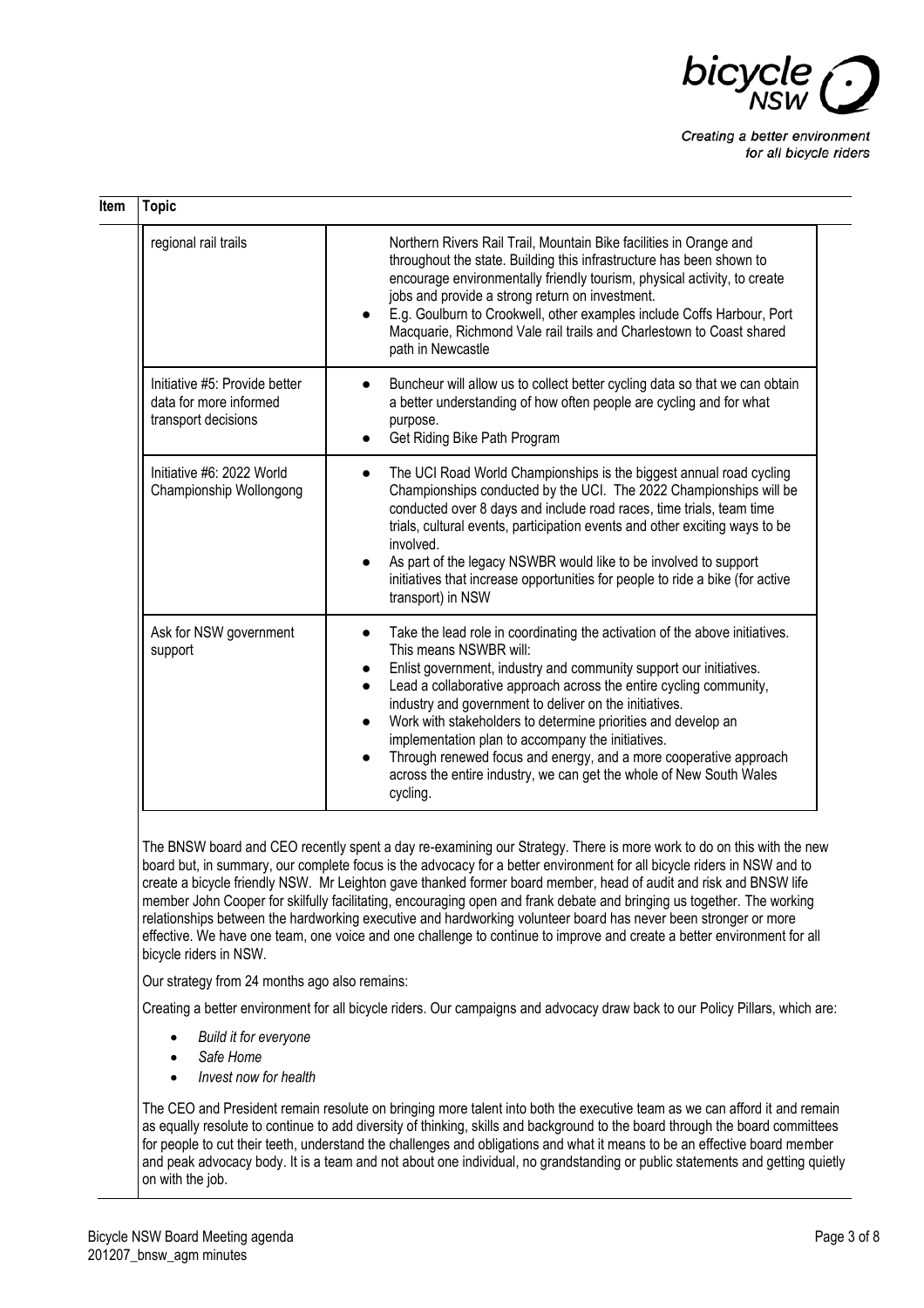

| Item | <b>Topic</b>                                                                                                                                                                                                                                                                                                                                                                                                                                                                                                                                                                                                                                                                                                                                                                                        |
|------|-----------------------------------------------------------------------------------------------------------------------------------------------------------------------------------------------------------------------------------------------------------------------------------------------------------------------------------------------------------------------------------------------------------------------------------------------------------------------------------------------------------------------------------------------------------------------------------------------------------------------------------------------------------------------------------------------------------------------------------------------------------------------------------------------------|
|      | Whether you are an 8 year old child riding to school or an 80 year old riding to the shops we want cycling infrastructure that<br>supports everyone's needs. We support infrastructure for parents, commuters, couriers & businesses, recreational riders and<br>tourists.                                                                                                                                                                                                                                                                                                                                                                                                                                                                                                                          |
|      | We continue to call on government to invest over \$1 billion over next 4 years.                                                                                                                                                                                                                                                                                                                                                                                                                                                                                                                                                                                                                                                                                                                     |
|      | As a society we value everyone arriving home safely, no matter how we travel. Safety needs to be the priority when<br>infrastructure is built, laws developed and enforced to protect all bike riders from injury and death. The confirmation of the<br>Minimum Passing Distance as law was a start, but better enforcement, police and road-user education is needed. We also<br>need low speed zones and other laws.                                                                                                                                                                                                                                                                                                                                                                              |
|      | He gave a special mention to our CEO now into his 3 <sup>rd</sup> year and getting wiser and smarter every day about delivering on this<br>and Creating a Better Environment for all bicycle riders. He thanked our hard working staff all year who are also on this call -<br>Alistair, Loretta, Bastien, Kim, Angie and Kirra.                                                                                                                                                                                                                                                                                                                                                                                                                                                                    |
|      | For the last 3 years with very limited resources we continue to focus on a few key priorities – sustainability of the<br>organisation, key partners and key advocacy initiatives. Doing a few things to completion rather than a number of things<br>without progress which could describe some of our past. We have an opportunity and challenge around our 2 major events<br>Spring Cycle and GUG and will look for new partners to ensure that they not only survive Covid but flourish and benefit<br>Bicycle NSW as the peak advocacy body in NSW.                                                                                                                                                                                                                                             |
|      | 2021 will be crucial for the Sydney Harbour Bridge Cycleway NSW is in the midst of a four year \$70 Billion investment<br>program (over \$42 Billion on Roads and Transport infrastructure alone). Transport have assured us they are working towards<br>resolving the cycling's largest and busiest pinch points and this is an absolute priority for the State.                                                                                                                                                                                                                                                                                                                                                                                                                                   |
|      | The Harbour Bridge is one of the State's Major Heritage items and needs to be treated with respect and therefore any new<br>associated infrastructure for cycling needs to be sensitive, well designed and respect the bridges history. This iconic project<br>is a crucial missing link in the active transport network. We are keeping active pressure on RMS and council to find a<br>workable solution which will pave the way for this missing link to be completed.                                                                                                                                                                                                                                                                                                                           |
|      | When the option becomes available for public comment we need you to spread the word to local residents and riders through<br>North Sydney to throw their support behind the project.                                                                                                                                                                                                                                                                                                                                                                                                                                                                                                                                                                                                                |
|      | Finally, he thanked the hard-working volunteer board. In order to have cut through to key decision makers at the highest<br>level of government (who spend the money), develop the organisation and protect against threats from other groups who<br>pretend to advocate in NSW we have built and will continue to refine the skills and make up of our highly skilled board:                                                                                                                                                                                                                                                                                                                                                                                                                       |
|      | VP Royce Lee; Head of Audit and Risk Melinda Tarrant; Advocacy Head Darryn Capes-Davis and the team of Katie<br>Banerjee, Peter Lee and David Maywald and committee members Steven Head, Natalie Cleary from St George BUG. He<br>also gave a special mention to our outgoing advocacy consultant and ex CEO who has serious health challenges and we<br>wish Ray the very best of health and speedy recovery, with recognition for his contribution.                                                                                                                                                                                                                                                                                                                                               |
|      | He thanked Allens as our pro bono legal partner and returning officer, Carroll & O'Dea for their pro bono legal support<br>through former Board member Deanne Methven, and TrueVote for support of our AGM election.                                                                                                                                                                                                                                                                                                                                                                                                                                                                                                                                                                                |
|      | He noted that for the election there are two current board members and two new candidates competing for two positions. We<br>totally welcome new talent the momentum and existing skills of the 2 existing board members is critical. He urged all<br>candidates for board positions to get involved with one of the committees and make a contribution. Ultimately it is that<br>contribution not title that is the reward. He hopes that all candidates will have an active involvement in BNSW ongoing.                                                                                                                                                                                                                                                                                          |
|      | Finally, he thanked everybody attending the AGM for their continued support of Bicycle NSW. Whilst we can and do have<br>robust discussion, we have it around the things we can impact and then with one voice get it done. We have learned not to<br>sweat the small stuff. With a rapidly changing landscape, busy lives and frankly we are not getting any younger we don't<br>have a moment to waste on conversation that maybe interesting or not but around topics that could be divisive that don't<br>improve the environment for cycling not because they are not good ideas but we don't yet have the resources and impact to<br>enact that change. We need to continue to be smart, intelligent advocates and together impact as one voice. One consistent<br>voice and we will prevail. |
|      | Mr Leighton is once again enjoying working on your behalf and is excited about what we can achieve together in 2021.                                                                                                                                                                                                                                                                                                                                                                                                                                                                                                                                                                                                                                                                                |
|      | He asked members to raise any ideas and acts of support. He gave special mention to Adrian Boss for his suggestions and<br>noted that BNSW tries to support his initiatives as much as we can. He closed by wishing everyone safe riding over the                                                                                                                                                                                                                                                                                                                                                                                                                                                                                                                                                   |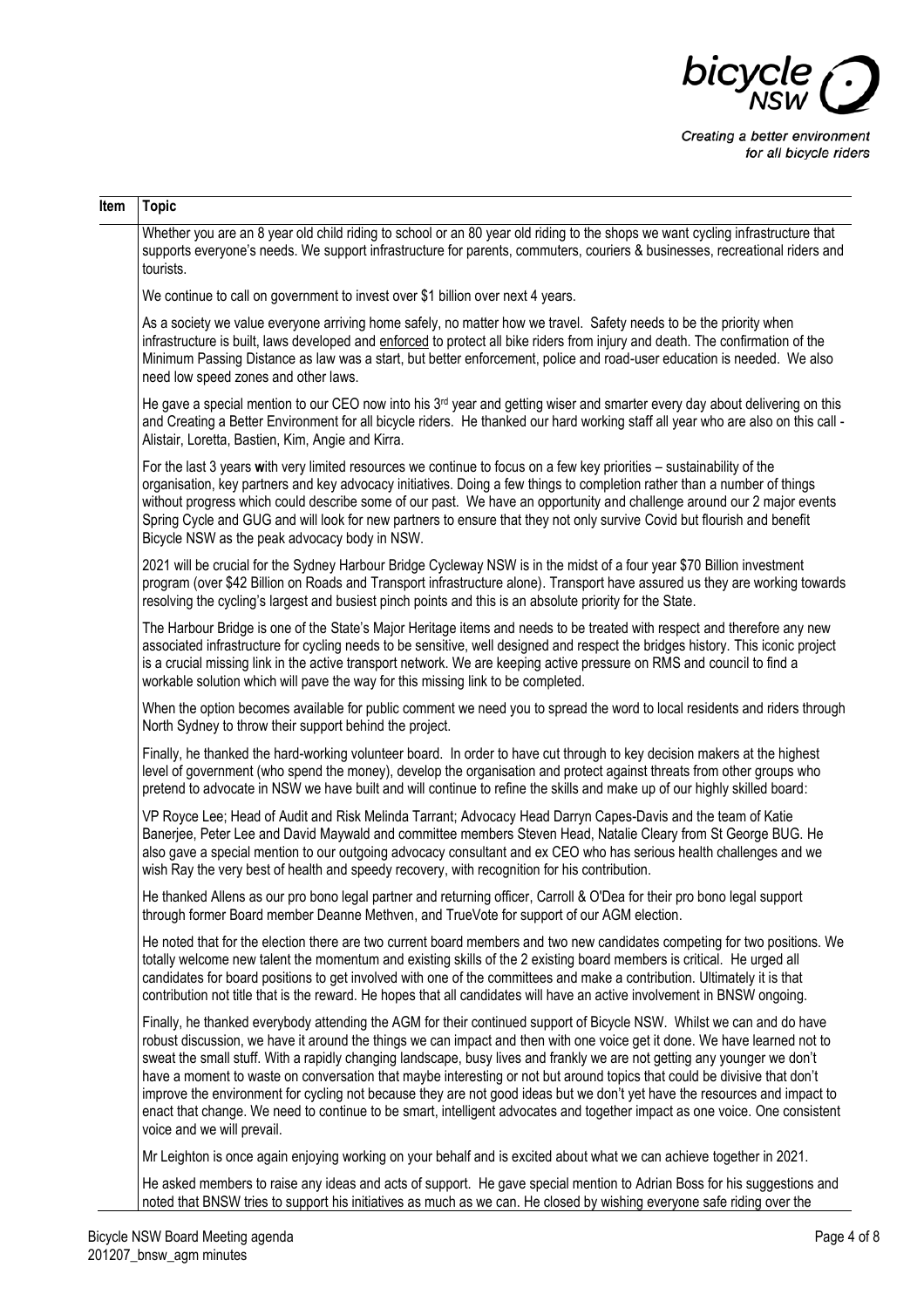

| Item | Topic                                                                                                                                    |
|------|------------------------------------------------------------------------------------------------------------------------------------------|
|      | holiday period and counting on members' ongoing support for BNSW creating a better environment for every single Bicycle<br>Rider in NSW. |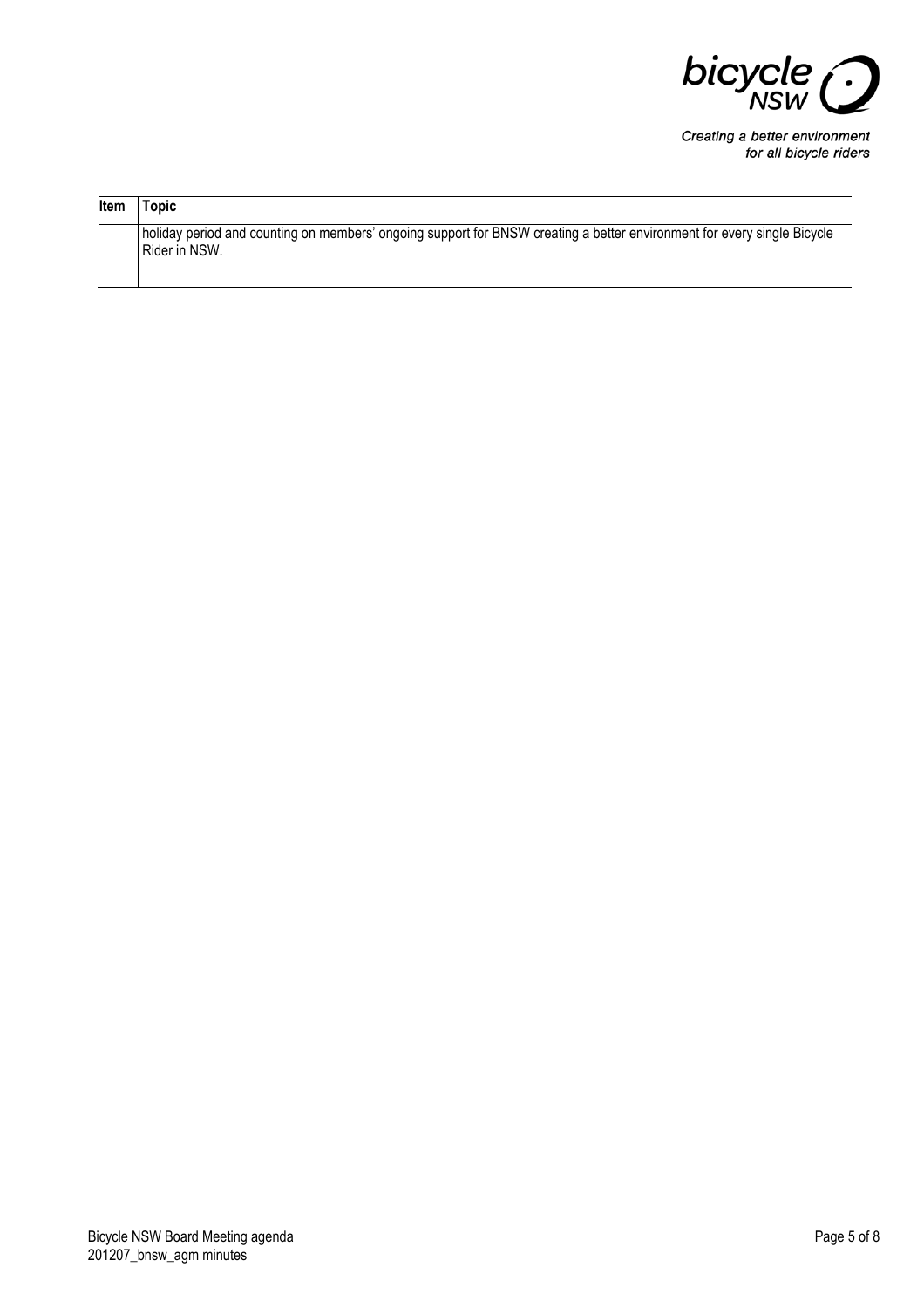

| Item             | <b>Topic</b>                                                                                                                                                                                                                                                                                                                                                                                                                                                                                                                                                                                                                                                                                             |
|------------------|----------------------------------------------------------------------------------------------------------------------------------------------------------------------------------------------------------------------------------------------------------------------------------------------------------------------------------------------------------------------------------------------------------------------------------------------------------------------------------------------------------------------------------------------------------------------------------------------------------------------------------------------------------------------------------------------------------|
| $\overline{3.2}$ | <b>CEO Report - Alistair Ferguson</b>                                                                                                                                                                                                                                                                                                                                                                                                                                                                                                                                                                                                                                                                    |
|                  | The CEO noted that 2020 has been an interesting year for our office, with majority of it working remotely. He thanked our<br>staff, Loretta, Bastien, Angie, Kim and Kirra for embracing the challenges, and their dedication to creating the accessible<br>content for our campaigns, resources and communications that members see on a weekly basis. He is proud of leading a<br>small but functioning team.                                                                                                                                                                                                                                                                                          |
|                  | The CEO thanked the board for volunteering their time over the past 12 months as well as the trust and mentorship of Jon<br>Leighton, our President, who has provided him with a great sounding board for the challenges we face as the peak advocacy<br>body.                                                                                                                                                                                                                                                                                                                                                                                                                                           |
|                  | The CEO mentioned last year that our advocacy efforts would increase and is proud they now have a clear direction and aim.<br>Our campaigns have encouraged greater debate and created better outcomes for all riders in NSW. We have bolstered our<br>resources to help our Members across the state on their local issues. For example, with our recent Safety On Spokes<br>campaign we informed members and riders on a range of key issues. It was a 2 month education campaign for all road users<br>aimed at improving bike rider safety not only on road but also off road. We even had a launch event at Parliament House to<br>show that MPs think bike rider safety is an important issue too. |
|                  | With our Members spread across NSW, we worked hard this year to create news articles from across the whole state. From<br>Tamworth to Wollongong to Wagga Wagga, we have created almost 200 news articles ranging from ride guides, to advocacy<br>updates to local riding group activities.                                                                                                                                                                                                                                                                                                                                                                                                             |
|                  | This dedication to creating quality content has led to an increase in traffic to our website. To date in 2020 we have had<br>470,141 website views compared to 292,336 in 2019 for the same period.                                                                                                                                                                                                                                                                                                                                                                                                                                                                                                      |
|                  | In regards to the Alexandra Canal campaign, he applauded the efforts of the local BUGs and community members who<br>helped stop the sabotage of the cycling network in that area.                                                                                                                                                                                                                                                                                                                                                                                                                                                                                                                        |
|                  | Our hard work on the WestConnex project at the Rozelle interchange saw better safety measures implemented during the<br>construction which included more wayfinding signage and dual lanterns at key pedestrian crossings. With the excellent help<br>from the Inner West Bike Coalition reviewing plans and making us aware of issues, the NSW Government and Transport for<br>NSW listened and changed their plans because of this advocacy.                                                                                                                                                                                                                                                           |
|                  | This time last year, we started our #RideTheBush campaign to inspire and encourage Members to enjoy a summer bike<br>riding holiday in areas affected by the drought of 2019. Unfortunately, due to the bushfires across the state, we were unable<br>to continue this campaign. After a long, hot summer we started our series again, this time in support of communities that had<br>been hit hard by the bushfires. Sadly, not long after, travel was put on hold by the COVID-19 pandemic.                                                                                                                                                                                                           |
|                  | Our response to the pandemic was immediate by creating a resource page to help bike riders ride through this pandemic<br>safely (within their own community).                                                                                                                                                                                                                                                                                                                                                                                                                                                                                                                                            |
|                  | As COVID-19 restrictions have started to ease we have been sharing your ride experiences as well as stories about some<br>great new ride opportunities in NSW such as Dungog (MTB park), Dubbo (Central West Cycling Trail), Eurobodalla, the pop<br>up lanes in Sydney and new cycling infrastructure in Tamworth.                                                                                                                                                                                                                                                                                                                                                                                      |
|                  | We have recently restarted our series about exploring and riding in regional and rural areas of NSW ('#RideNSW')                                                                                                                                                                                                                                                                                                                                                                                                                                                                                                                                                                                         |
|                  | Excitingly, we've had 2 major rail trail developments in NSW this year. The Tumbarumba to Rosewood Trail opened in March<br>this year along with the legislation passing for a section of the Northern Rivers Rail Trail. Bicycle NSW will continue to work<br>with local advocates to see more rail trails built over the coming years.                                                                                                                                                                                                                                                                                                                                                                 |
|                  | He thanked all our members for their support and on the ground advocacy. Your efforts are the backbone of driving a better<br>environment for all bike riders in NSW.                                                                                                                                                                                                                                                                                                                                                                                                                                                                                                                                    |
|                  | Amidst the COVID-19 pandemic, we made the heartbreaking decision to cancel Spring Cycle in 2020. The whole team<br>worked hard to explore all options for Spring Cycle however, with the safety of our loyal participants, hardworking volunteers<br>and dedicated staff in mind, we decided to cancel the event.                                                                                                                                                                                                                                                                                                                                                                                        |
|                  | We can do more and 2021 will be a wonderful year, and he looks forward with great enthusiasm.                                                                                                                                                                                                                                                                                                                                                                                                                                                                                                                                                                                                            |
|                  |                                                                                                                                                                                                                                                                                                                                                                                                                                                                                                                                                                                                                                                                                                          |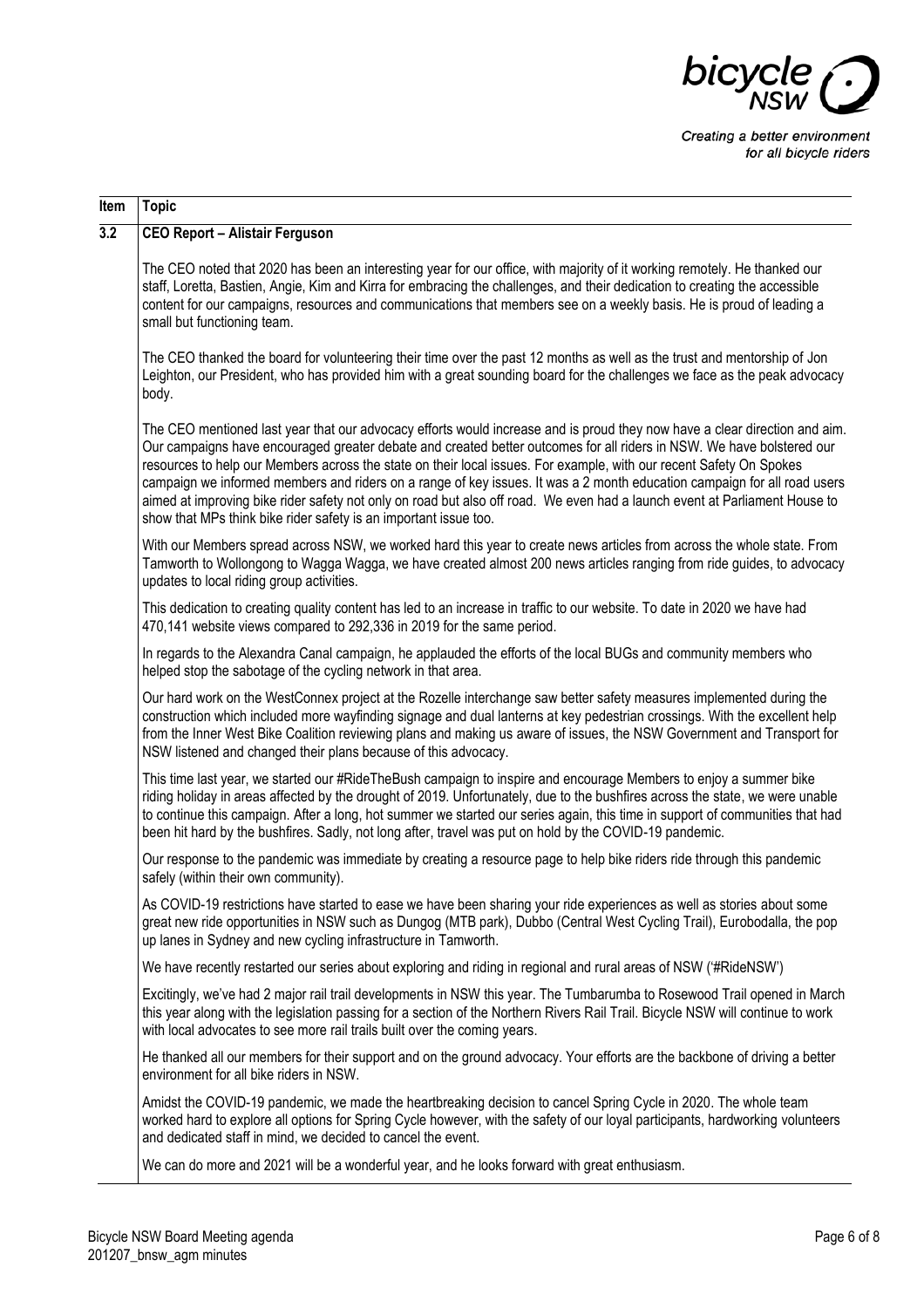

| Item | Topic                                                                                                                                                                                                                                                                                                                                                                                                                                                                                                                                                                                                                                                                                                                                                                                                                                                                                                                                                                                                                                                                                                                                                                                                                                                                                         |
|------|-----------------------------------------------------------------------------------------------------------------------------------------------------------------------------------------------------------------------------------------------------------------------------------------------------------------------------------------------------------------------------------------------------------------------------------------------------------------------------------------------------------------------------------------------------------------------------------------------------------------------------------------------------------------------------------------------------------------------------------------------------------------------------------------------------------------------------------------------------------------------------------------------------------------------------------------------------------------------------------------------------------------------------------------------------------------------------------------------------------------------------------------------------------------------------------------------------------------------------------------------------------------------------------------------|
| 3.3  | <b>Convenor of Audit &amp; Risk Committee: Melinda Tarrant</b>                                                                                                                                                                                                                                                                                                                                                                                                                                                                                                                                                                                                                                                                                                                                                                                                                                                                                                                                                                                                                                                                                                                                                                                                                                |
|      | The Financial Report was received by members.                                                                                                                                                                                                                                                                                                                                                                                                                                                                                                                                                                                                                                                                                                                                                                                                                                                                                                                                                                                                                                                                                                                                                                                                                                                 |
|      | Bicycle NSW does not exist to make money but we need to generate a surplus to enable our activities. Our financial<br>accounts also encompass the Environmental Trust, which allows us to fundraise through charitable donations. This last<br>financial year, we did not access those funds for any BNSW activities.                                                                                                                                                                                                                                                                                                                                                                                                                                                                                                                                                                                                                                                                                                                                                                                                                                                                                                                                                                         |
|      | The financial statements cover the financial year to 30 June 2020. Even though Bicycle NSW was significantly impacted by<br>the Covid-19 pandemic, virus restrictions, economic recession, Ms Tarrantl noted that Bicycle NSW has again made a<br>modest but healthy surplus overall. The balance sheet looks strong due to the seasonal nature of membership. Members will<br>see some additional information in this year's report and are encouraged to take the time to read the full report.                                                                                                                                                                                                                                                                                                                                                                                                                                                                                                                                                                                                                                                                                                                                                                                             |
|      | Our organisation's major expenses are the costs of our management team and insurance for members. Last financial year,<br>and continuing into this financial year, we have been able to receive the government Jobkeeper payments to enable us to<br>maintain our full team through the Covid crisis.                                                                                                                                                                                                                                                                                                                                                                                                                                                                                                                                                                                                                                                                                                                                                                                                                                                                                                                                                                                         |
|      | We qualified for the government subsidy of \$92K because our income is down. Member numbers reduced to 7,468, with<br>13,790 Total Members (including multiple people per household account). Subscriptions declined by 5% during the financial<br>year, following a 9% decline during the previous financial year (decline of only 1% after adjusting for the loss of Foodora<br>when they exited the Australian market). This is in part because our member population is aging and we always have<br>members who stop riding during the year. Some Members failed to renew due to the weak economic environment<br>(unfortunately the key renewal period overlapped with the trough of the recession during the second quarter of 2020). We<br>put out a membership offer of 15 months for 12 months fee which was very well subscribed. Our staff have been actively<br>engaging with Members and with Bicycle User Groups (BUGs) to renew their memberships. The organisation has also been<br>making use of online advertising, targeted promotions and membership campaigns. I encourage you all to promote the<br>benefits of membership through your networks, so that we can continue to fund our advocacy efforts on behalf of everyone<br>who rides a bike, not just our members. |
|      | Through our outsource partner, we ran Spring Cycle last year, which is included on these accounts. Spring Cycle was held<br>during October 2019, with 5,800 riders compared to 6,800 riders in the previous year. Bicycle NSW had to make the decision<br>to cancel Spring Cycle 2020 amidst the Covid-19 pandemic. Gear Up Girl was not held during 2020 due to lack of financial<br>viability and insufficient sponsorship.                                                                                                                                                                                                                                                                                                                                                                                                                                                                                                                                                                                                                                                                                                                                                                                                                                                                 |
|      | Unfortunately, due to the strains on an events business through this Covid pandemic, the agreement with Fairfax/Nine has<br>now been terminated, however we were able to secure the 2020 licence fee due to the termination of the agreement, so we<br>will not see the full impact of this for another year.                                                                                                                                                                                                                                                                                                                                                                                                                                                                                                                                                                                                                                                                                                                                                                                                                                                                                                                                                                                 |
|      | BNSW has built up a very sizable cash buffer of over one million dollars, which supports solvency going into the next<br>financial year to 30 June 2021.                                                                                                                                                                                                                                                                                                                                                                                                                                                                                                                                                                                                                                                                                                                                                                                                                                                                                                                                                                                                                                                                                                                                      |
|      | Ms Tarrant thanked Loretta Fong, CFO and the audit conducted by Pitcher Partners.                                                                                                                                                                                                                                                                                                                                                                                                                                                                                                                                                                                                                                                                                                                                                                                                                                                                                                                                                                                                                                                                                                                                                                                                             |
|      | She also thanked David Maywald and Royce Lee for their hard work and support on the Audit & Risk Committee and<br>overseeing the financial health of BNSW.                                                                                                                                                                                                                                                                                                                                                                                                                                                                                                                                                                                                                                                                                                                                                                                                                                                                                                                                                                                                                                                                                                                                    |
|      | She asked for a poll vote to be registered by attendees to accept the financial statements.                                                                                                                                                                                                                                                                                                                                                                                                                                                                                                                                                                                                                                                                                                                                                                                                                                                                                                                                                                                                                                                                                                                                                                                                   |
|      | Voting: 17 For, 3 Abstain, motion carried                                                                                                                                                                                                                                                                                                                                                                                                                                                                                                                                                                                                                                                                                                                                                                                                                                                                                                                                                                                                                                                                                                                                                                                                                                                     |
| 4    | <b>Board elections</b><br>4 nominations were received for 2 open positions. Melinda Tarrant, Peter Lee, John Hawkins, Paul Oosting. Due to the<br>necessity for online voting, the voting closed at the commencement of the AGM at 6pm.                                                                                                                                                                                                                                                                                                                                                                                                                                                                                                                                                                                                                                                                                                                                                                                                                                                                                                                                                                                                                                                       |
|      | The nominees elected are Melinda Tarrant and John Hawkins.                                                                                                                                                                                                                                                                                                                                                                                                                                                                                                                                                                                                                                                                                                                                                                                                                                                                                                                                                                                                                                                                                                                                                                                                                                    |
|      | The President congratulated the elected directors and thanked outgoing director Peter Lee for all the work he has done and<br>asked him to continue on the Advocacy Committee. He thanked Paul Ossting for his interest.                                                                                                                                                                                                                                                                                                                                                                                                                                                                                                                                                                                                                                                                                                                                                                                                                                                                                                                                                                                                                                                                      |